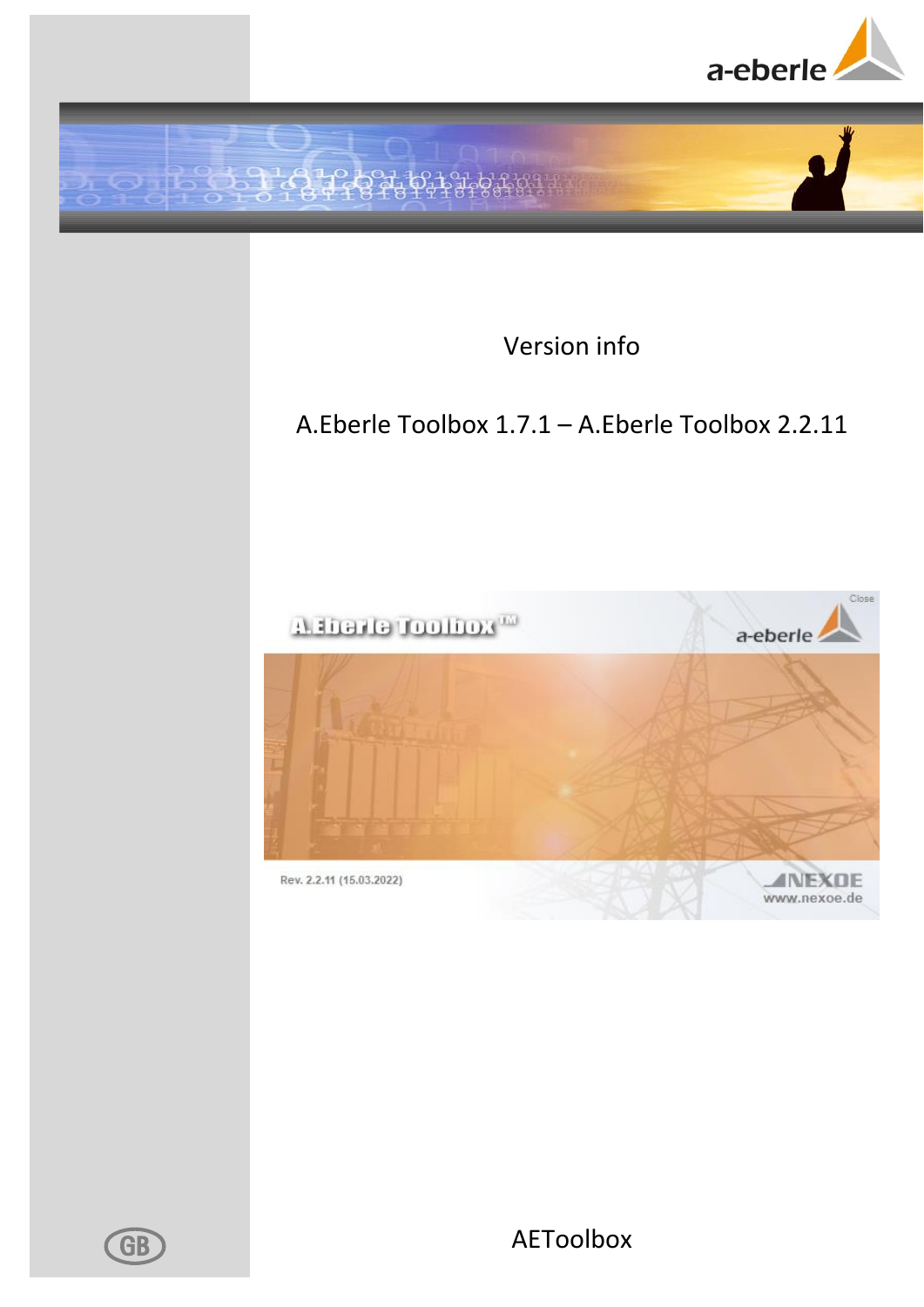

# **Contents**

| 1.1 |     |                                                                                        |  |
|-----|-----|----------------------------------------------------------------------------------------|--|
|     |     |                                                                                        |  |
|     | 2.1 |                                                                                        |  |
|     | 2.2 |                                                                                        |  |
|     | 2.3 | Version 2.0.12 from 14.08.2020 (first version with EOR-3D FW2.0, REG-DP(A) and MCI) 12 |  |
|     | 2.4 |                                                                                        |  |
|     | 2.5 |                                                                                        |  |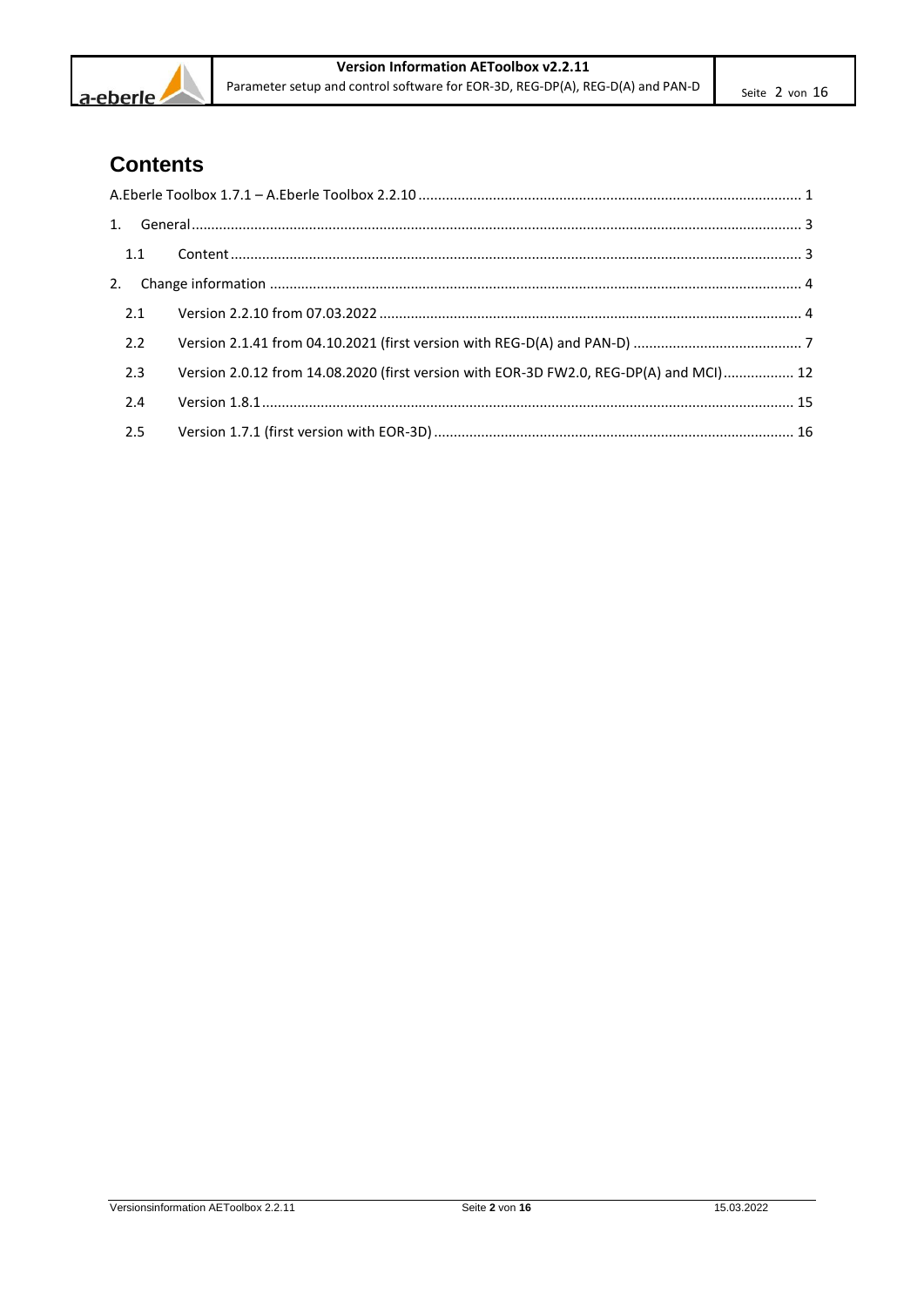

# <span id="page-2-0"></span>**1. General**

# <span id="page-2-1"></span>**1.1 Content**

This document contains information about the releases of the software version of AEToolbox and the supported devices, respectively.

The version information is structured into "Innovations and improvements" and in "Bugfixes". Within these topics there is differentiated between Framework, i.e. general changes, and device specific changes (e.g. EOR-3D, REG-DP(A), etc.). In front of the single points in brackets the respective tab in the AEToolbox is written, to make it easier to assign each point to the respective function in the AEToolbox. E.g. stands "Device" for the following tab:

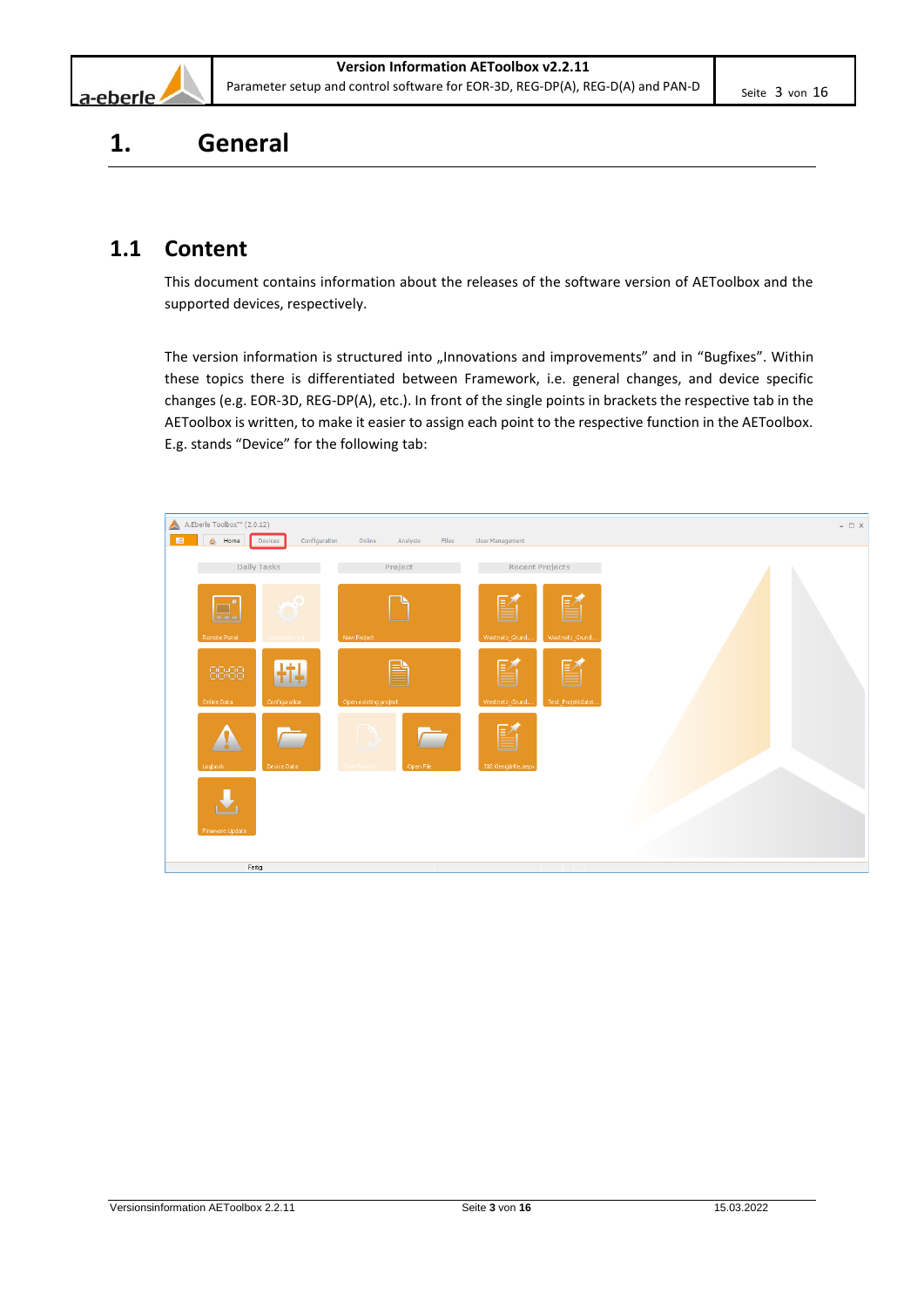

# <span id="page-3-0"></span>**2. Change information**

# <span id="page-3-1"></span>**2.1 Version 2.2.11 from 15.03.2022**

# **Bugfixes**

- **EOR-3D:**
	- o Firmware update in language option "English" failed with error message

#### **Known issues**

#### – **Framework:**

- o Google Maps Feature disabled
- o Devices are offline in the project overview, although they are online
- **EOR-3D:**
- **REG-DP(A):**
- **REG-D(A):**
	- o (Configuration) display of the currently available in- and outputs of the COM3 mapping incorrect
	- o (Configuration) Importing the language setting of prm files, if the language is different from German or English, can lead to error messages. Here the language must be set manually correctly afterwards.
	- o (Configuration) When comparing the current parameters with a comparison parameter set of a prm file, differences may be reported due to different formatting. The messages have no influence on the correct operation of the REG-D(A).
- **PAN-D:**
	- o (Configuration) display of the currently available in- and outputs of the COM3 mapping incorrect
	- o (Configuration) Importing the language setting of prm files, if the language is different from German or English, can lead to error messages. Here the language must be set manually correctly afterwards.
	- o (Configuration) When comparing the current parameters with a comparison parameter set of a prm file, differences may be reported due to different formatting. The messages have no influence on the correct operation of the PAN-D.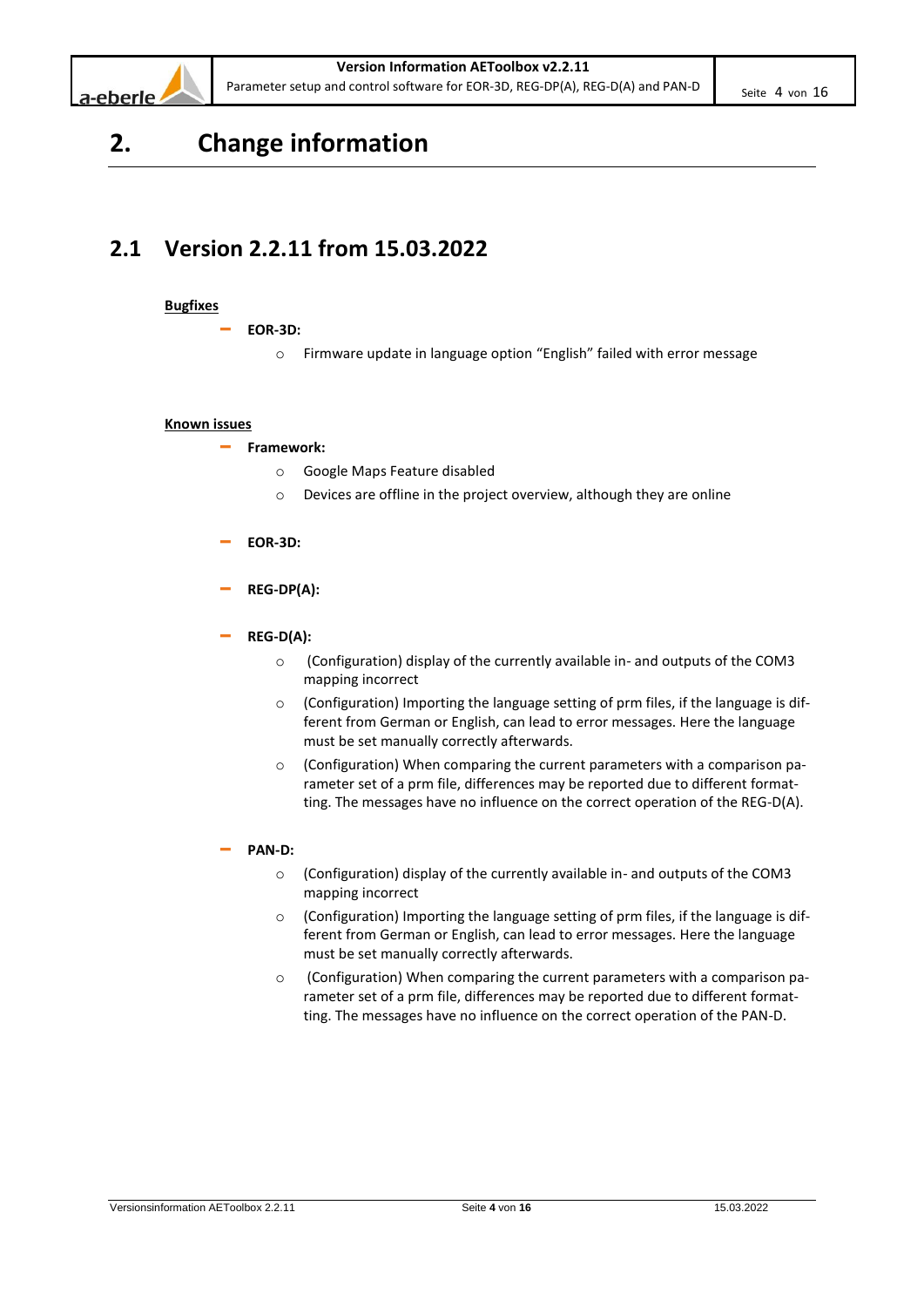

# **2.2 Version 2.2.10 from 07.03.2022**

# **Innovations and improvements**

# – **Framework:**

- o General improvement by changing the folder structure in the project tree
- o (Device) Additional connection data "general" and "public key" displayed in connection dialog on last page
- o (Device) Improvements in license management

# – **EOR-3D (Firmware Version 2.1.0):**

- o General improvements in communication and connection stability
- o (Configuration) Correction of angle U+I with 4 decimal places
- o (Configuration) New SCADA protocols MQTT M&O + MQTT IoT including certification management and encrypted communication (only EOR-3DS)
- o (Online) New panel template "EOR-3D Script"
- o (Online) Measurements in measurement box refer to U1 with 0°
- o (Files) Sensor configuration files can be up- and downloaded (currently only for EOR-3DS in combination with Siemens measurement cards C31/U31)
- **REG-DP(A) (Firmware Version 2.8.05):**
- **REG-D(A) (Firmware Version 2.29/3.29):**
- **PAN-D (Firmware Version 2.29):**

#### **Bugfixes**

- **Framework:**
	- o (Devices) Problems relating to variable serial number of device widgets solved
	- o (Devices) Measurement values aren't displayed after leaving the bootloader
	- o (Configuration) The filenames of h-programs got an additional index after loading
	- o (Online) Logbooks from devices in project could not be updated afterwards

- o (Configuration) Problem with uploading time zone and communication parameters solved
- o (Configuration) Saved projects and parameter setups up to AET version 1.8.1 are loaded incorrect because of changed indexing
- o (Configuration) Activation of role management was displayed as parameter difference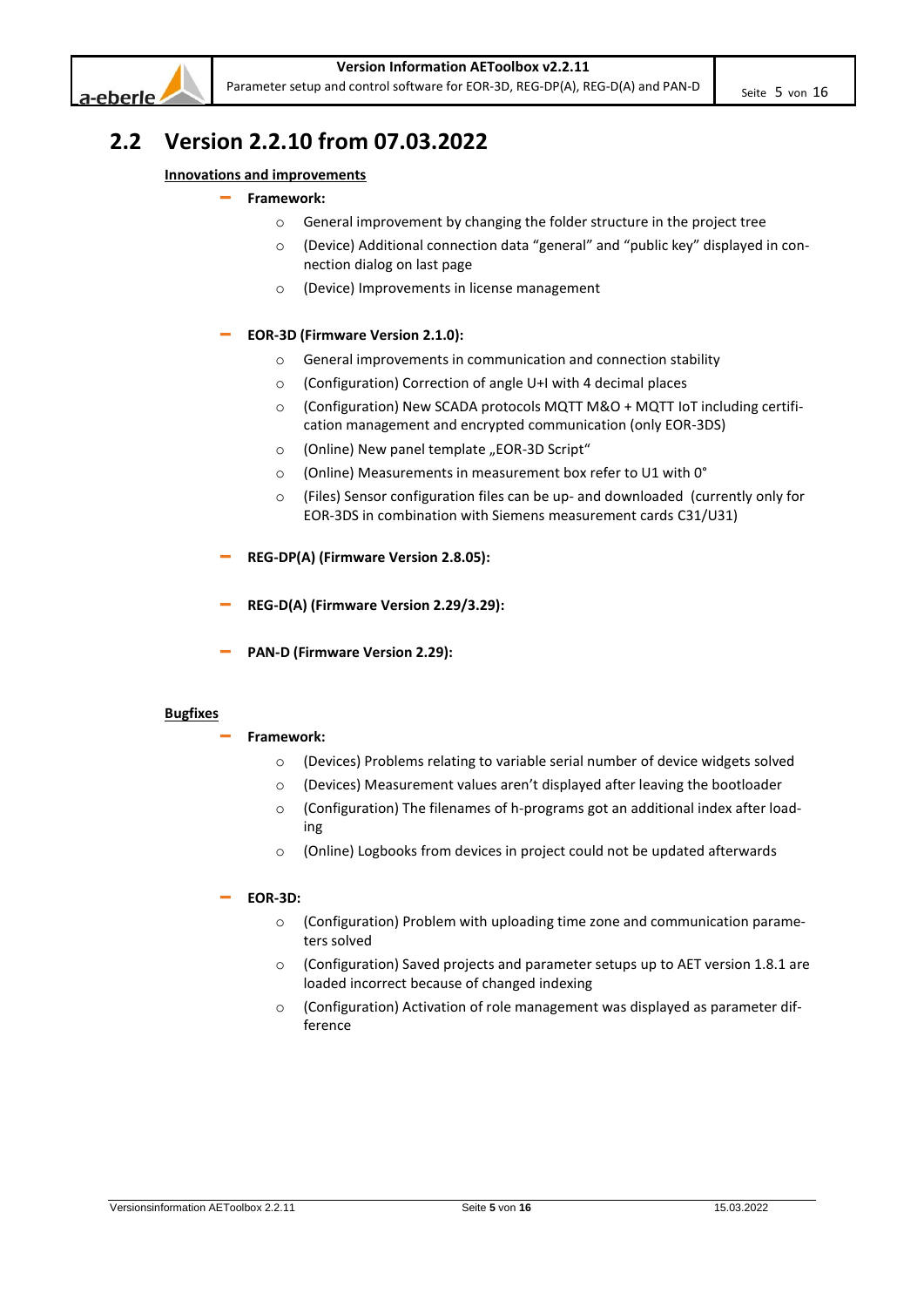

#### – **REG-DP(A):**

o (Devices) PP\_NO\_COMM was not read out in the device features wizard

# – **REG-D(A):**

- o (Configuration) False error messages after parameter upload solved
- o (Configuration) SCADA type selection limited to 00:SCADA and 03:DNP3

#### – **PAN-D:**

- o (Configuration) False error messages after parameter download solved
- o (Configuration) Limit "Inhibit high" after import from prm files not correct

#### **Known issues**

# – **Framework:**

- o Google Maps Feature disabled
- o Devices are offline in the project overview, although they are online
- **EOR-3D:**

# – **REG-DP(A):**

# – **REG-D(A):**

- o (Configuration) display of the currently available in- and outputs of the COM3 mapping incorrect
- o (Configuration) Importing the language setting of prm files, if the language is different from German or English, can lead to error messages. Here the language must be set manually correctly afterwards.
- o (Configuration) When comparing the current parameters with a comparison parameter set of a prm file, differences may be reported due to different formatting. The messages have no influence on the correct operation of the REG-D(A).

#### – **PAN-D:**

- o (Configuration) display of the currently available in- and outputs of the COM3 mapping incorrect
- $\circ$  (Configuration) Importing the language setting of prm files, if the language is different from German or English, can lead to error messages. Here the language must be set manually correctly afterwards.
- o (Configuration) When comparing the current parameters with a comparison parameter set of a prm file, differences may be reported due to different formatting. The messages have no influence on the correct operation of the PAN-D.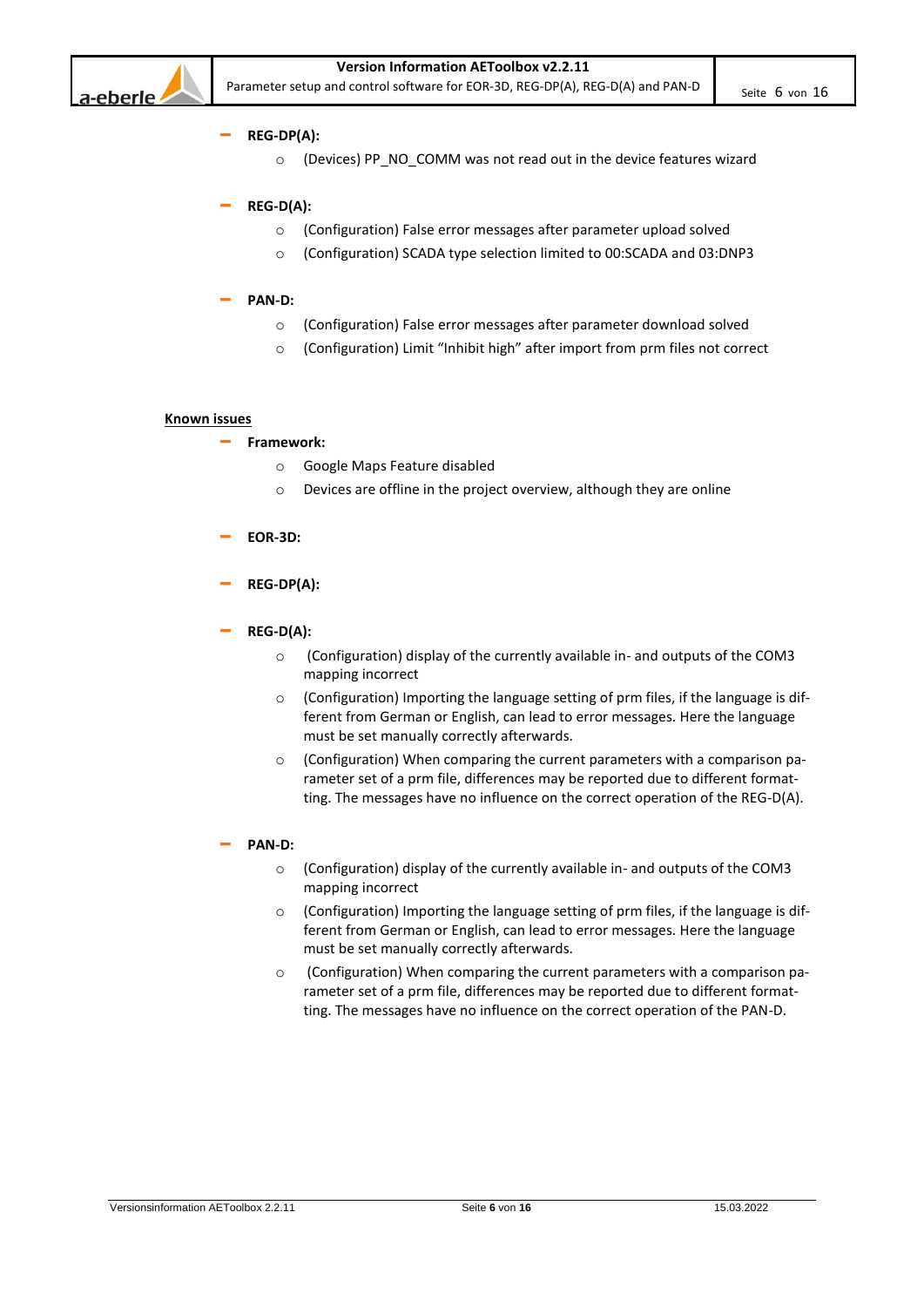

# <span id="page-6-0"></span>**2.3 Version 2.1.41 from 04.10.2021 (first version with REG-D(A) and PAN-D)**

# **Innovations and improvements**

#### – **Framework:**

- o (Home) operating instructions linked under menu/help
- o (Home) global operation for "settings of the standard text for devices". There, the standard names for the device widgets can be defined, when a new device is applied
- $\circ$  (Devices) In the device functions under "Widget: name/values" for the chosen device the shown descriptions and measurement values can be adapted
- o (Devices) Device-Wizard: colour accentuation of the device groups
- (Devices) Device-Wizard: function "slow data connection" for GSM-Modems/Gateways
- o (Devices) after RAMBackup and RAMRestore request, if the device should be switched back in the operation mode
- o (Devices) right click on a device: "Configuration" changed to "Device/Data connection wizard"
- o (Devices) encrypted data export in ZIP archive for M&O (Management & Operations) added
- $\circ$  (Configuration) B-program, UDM files, LUA files are automatically checked after the upload
- o (Configuration) Device features wizard: offline parameter sets are default created with the current firmware version
- o (Configuration) device features wizard: template processing improved
- o (Configuration) DIFF display of parameter sets improved
- o (Online) Templates for online panels reworked
- **EOR-3D (Firmware Version 2.0.2):**
	- o (Devices) improved firmware update from v1.xx (unencrypted) to v2.xx (encrypted): the firmware version 1.7.1 is installed as intermediated step
	- o (Devices) login window for active user administration, including the device name for better identification to which device the window belongs
	- o (Devices) full support for the EOR-3D firmware version 2.0.2
	- o (Devices) upcoming version 2.1.0 prepared
	- $\circ$  (Devices) At the start of a firmware update, the user is asked if he wants to keep the current CSV files (incl. customer specific changes) or if he wants to get the new standard CSV files. In the last case, the current files are moved to the SCADA archive, where there can be found for later needs. This function replaces the current line-by-line update method of the SCADA files.
	- o (Devices) device features wizard: The default Value for Grid in the device features wizard is "compensated"
	- $\circ$  (Configuration) binary inputs 1 + 2 of the device type EOR-3DS (B04) are digital
	- o (Configuration) RS232 drops out for the device type EOR-3DS (B04)
	- o (Configuration) second RJ45 socket for the device type EOR-3DS (B04) can be activated with a license key in the device features wizard
	- o (Configuration) for the device type EOR-3DS (B04) 4 instead of 6 relays
	- o (Online) "send changes" button for override of measurement values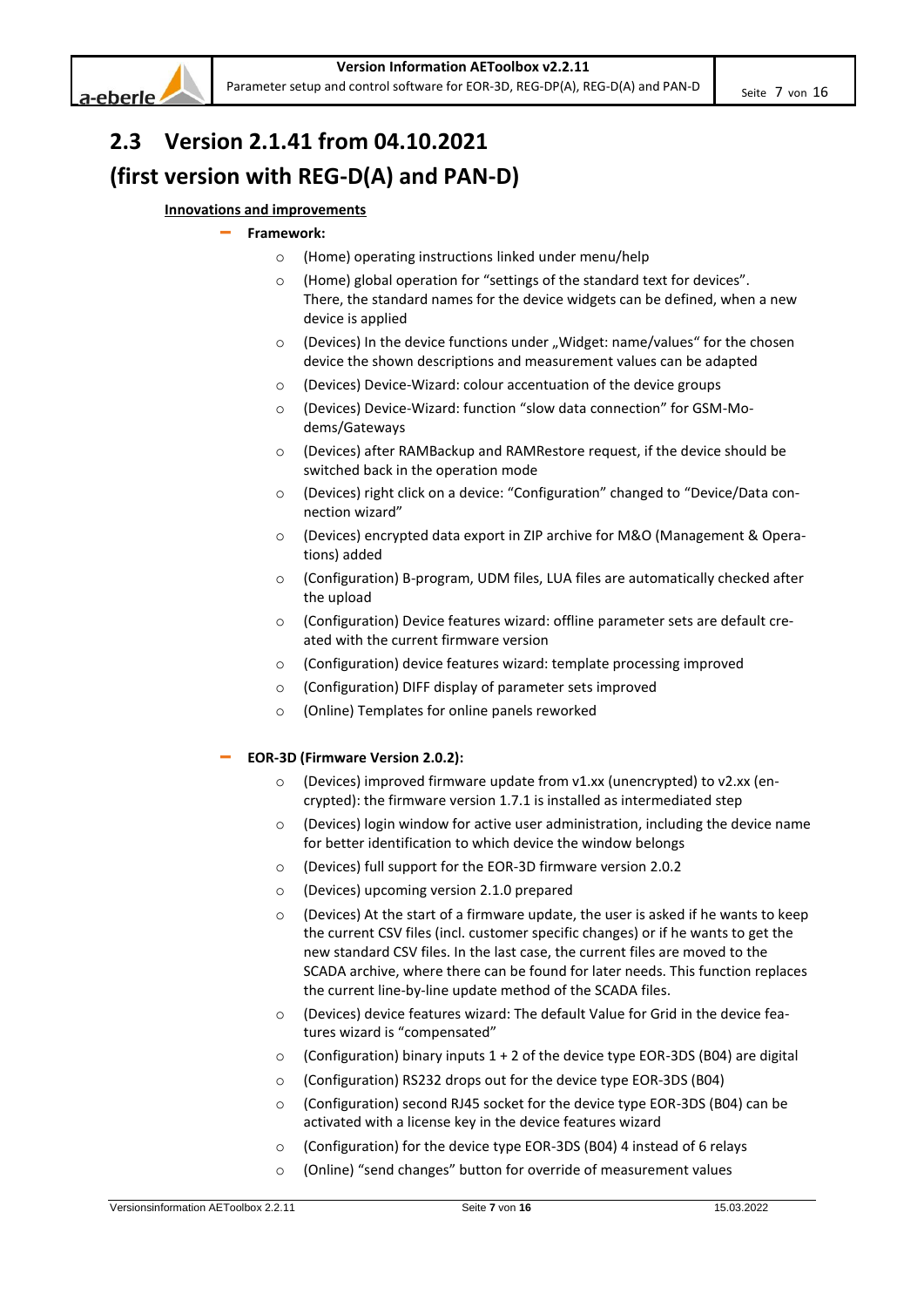

#### **Version Information AEToolbox v2.2.11**

Parameter setup and control software for EOR-3D, REG-DP(A), REG-D(A) and PAN-D Seite 8 von 16

- o (Online) time stamp added to the online logbook
- o (Online) measurement window with labels "primary", "secondary" and "angel"
- o (Online) adjustment of the online vector display for a better overview
- o (Online) adjustment of the panel for the EOR-3DS (B04)
- o (Files) after the transmission of a new SCADA CSV-file, the SCADA clients are restarted automatically and there is no need to restart them manual via the parameterisation
- o (Files) sensor configuration (\*.json) can be uploaded on a EOR-3DS (B04) under "configuration"
- o (Files) error message when files are drag&drop to the device, when logged in as "user" via TCP/IP with read-only rights

#### – **REG-DP(A) (Firmware Version 2.8.05):**

- o Supporting the new REG-DP(A) Firmware v2.8.05 inclusive new MCI firmware v1.1
- o (Online) online page for different current injections CIF, CI, HPCI and MCI added and improved

#### – **REG-D(A) (Firmware Version 2.29/3.29):**

- o (Devices) offline devices can be added with firmware v1.xx/v2.xx (S0/S1 charcteristic) or firmware v3.xx (S2-characteristic)
- o (Configuration) view Basic, Advanced and Full added
- o (Online) "send changed button to set nominal values

#### – **PAN-D (Firmware Version 2.29):**

- o (Configuration) view Basic, Advanced and Full added
- o (Online) logbook events for parameter changed added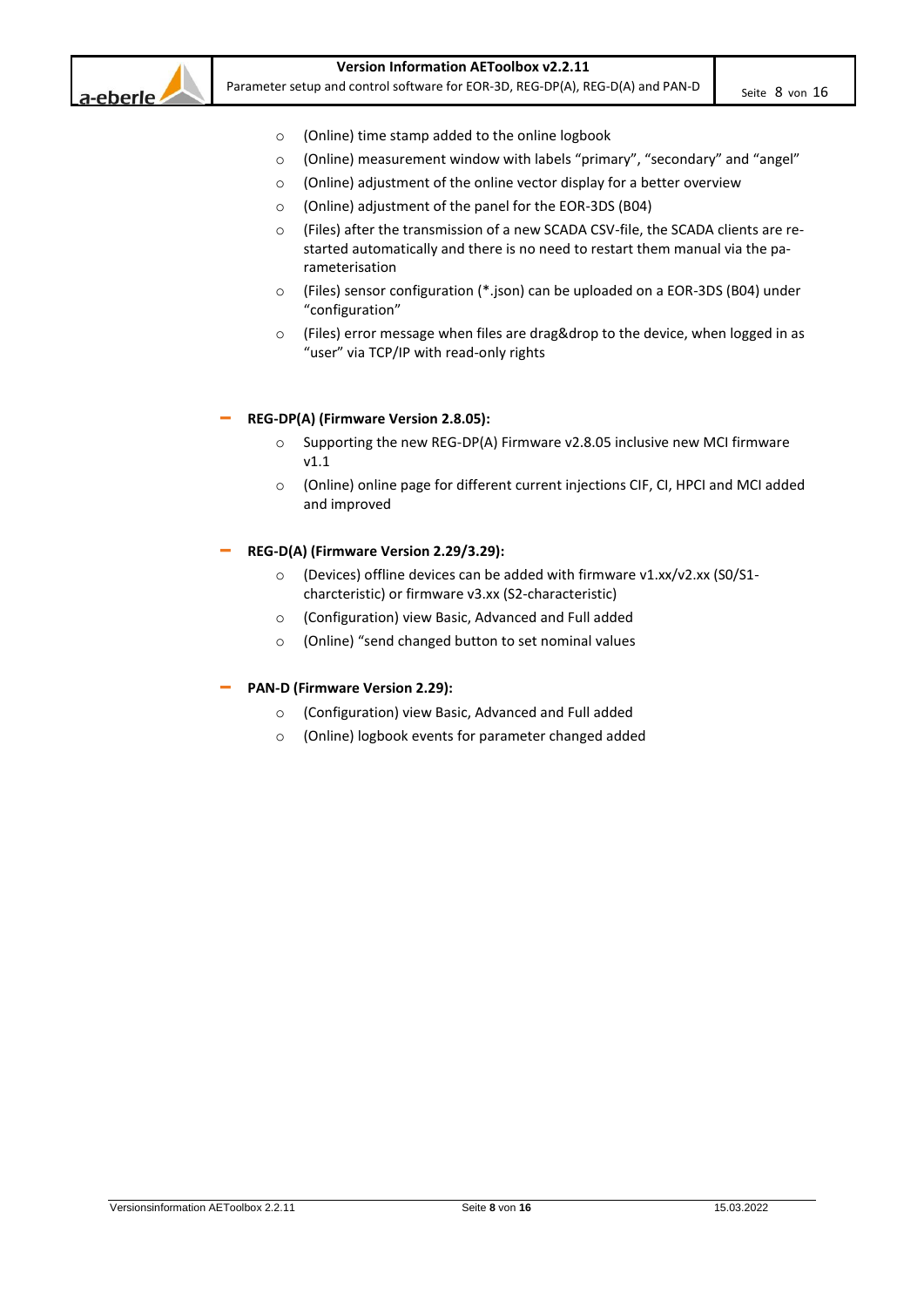

#### **Bugfixes**

- **Framework:**
	- o General improvements for program stability
	- o \*.aedx files are correct opened after double-click by a new AEToolbox instance
	- o Help window opened with F1 shows empty side solved
	- o Improvements for network adapters witch are removed when used
	- $\circ$  AEToolbox does not minimize when clicked on the icon in the taskbar solved
	- o Mistakes in the translation solved
	- o (Devices) Device widgets after opening a project not at the same position as before saving the project – solved
	- $\circ$  (Devices) device pool cut out bug solved
	- o (Devices) device pools only shows the devices which are included in the pool
	- o (Devices) maximum firmware version limited
	- o (Devices) disconnection to devices which are manual switched in the bootloader – solved
	- o (Devices) later connection to offline devices possible and problems solved
	- o (Devices) endless message after changing a LAN adapter solved
	- $\circ$  (Configuration) error message during parameter comparison solved
	- o (Configuration) firmware update via COM server does not work solved
	- o (Configuration) display error in the project tree solved
	- o (Configuration) connection wizard bugfix: no old connection data
	- $\circ$  (Configuration) project tree does not jump to the top anymore, when the list is very long
	- o (Configuration) automatic unit formation adjusted
	- o (Configuration) rounding problems with the decimal digits by comparison values solved
	- o (Configuration) upload is not finished, when during the parameter upload a parameter does not fit by the request – solved
	- o (Configuration) error during the transmission of parameters solved
	- o (Online) function of the horizontal scroll bar in logbooks improved
	- o (Online) online page on "RUN" can´t be stopped solved
	- $\circ$  (Analysis) errors in the display of \*.rvt files solved

- $\circ$  (Devices) after various firmware updates, they stop working solved
- o (Devices) revert to standard parameter set doesn´t work solved
- o (Configuration) missing relays after reading out an EOR-3D compact (B03) solved
- o (Configuration) decimal digits of kniV and knuV are displayed correct now
- o (Configuration) visibility of the locating methods depending on the device characteristics is wring (EOR-3D and EWR-22 switched) – solved
- o (Configuration) changes in a LUA script are missing in the editor after the upload – solved
- o (Online) labels of loaded log files are partly wrong solved
- $\circ$  (Online) wrong primary measurement values in the voltage measurement window – solved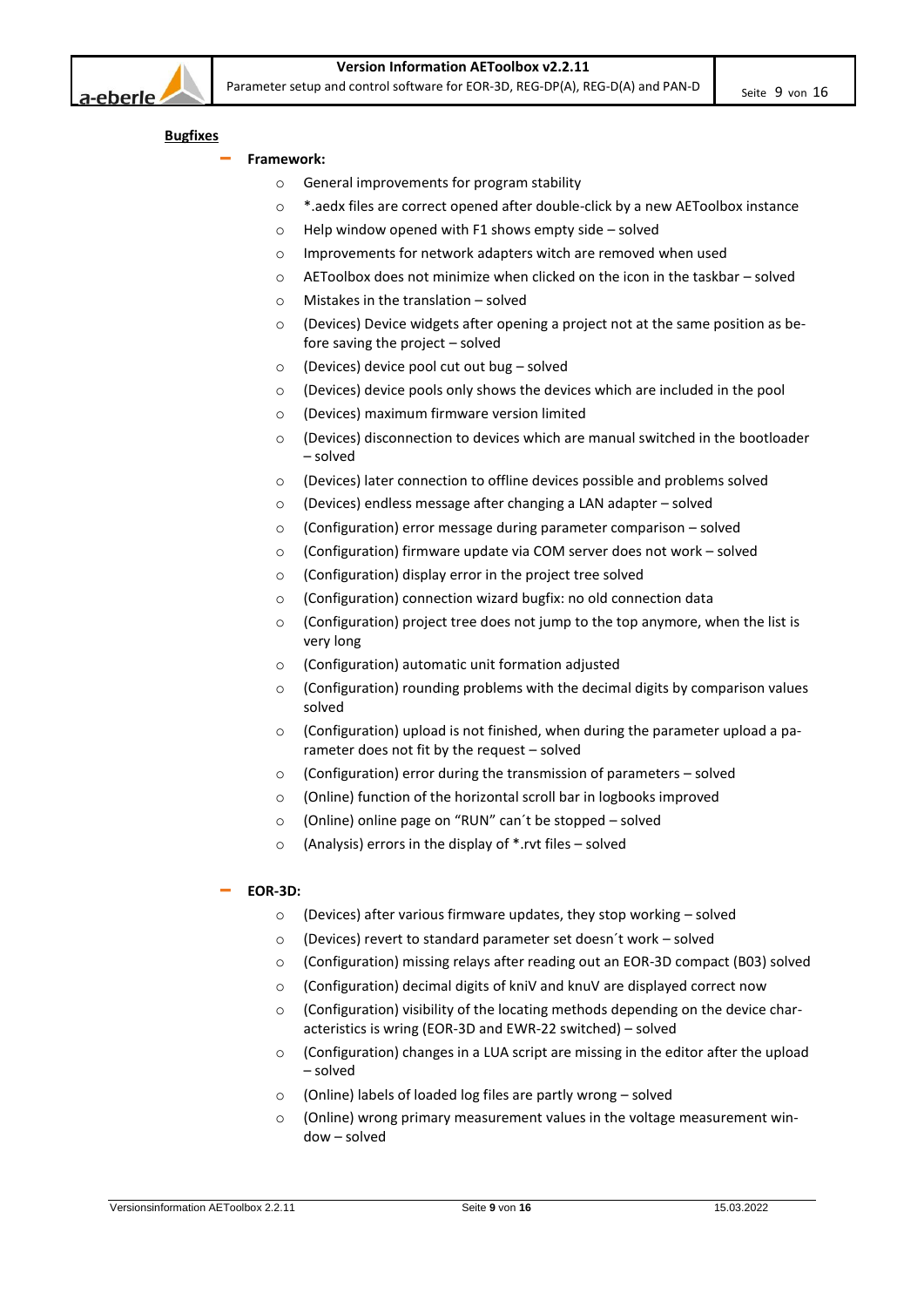

- **REG-DP(A):**
	- o (Configuration) \*.rgl can no longer be loaded on a REG-DP(A)
	- $\circ$  (Configuration) B-program can't be read out solved
	- o (Configuration) calibration data can´t be sent solved
	- o (Configuration) wrong firmware version is displayed solved
	- $\circ$  (Configuration) error when uploading a b-program solved
	- o (Configuration) BAFs can´t be set in the English AEToolbox solved
	- o (Online) "AEToolbox parse error" when displaying logbooks solved
	- o (Online) problem when opening huge logbooks solved
	- o (Online) local/remote LED on the HMI "off", when deactivated
	- o (Analysis) error when opening recorder files in –txt format solved
	- o (Files) offline devices with LUA script can´t be saved solved

# – **REG-D(A):**

- o (Devices) error when taking IP addresses solved
- o (Devices) in the REG-DA connection Wizard REG-Ds are displayed solved
- o (Devices) problems with acknowledging the bootstrap loader solved
- o (Configuration) AEToolbox problems after loading a\*rgl. files solved
- o (Configuration) nominal value settings improved
- o (Configuration) group list after read out empty solved
- o (Configuration) error when reading out b-programs solved
- $\circ$  (Configuration) error message when uploading parameters solved
- o (Configuration) error message during UDM download solved
- (Configuration) differences between AEToolbox and REG-D in default configuration – solved
- o (Configuration) error in parameter set solved
- $\circ$  (Configuration) recorder S2 parameterisation doesn't work at the first try, works at second try – solved
- o (Configuration) statistic data is in upload included solved
- o (Online) local/remote LED on HMI "off", when deactivated

# – **PAN-D:**

- o (Devices) error when taking IP addresses solved
- $\circ$  (Devices) problems with acknowledging the bootstrap loader solved
- o (Configuration) reading out PAN-D devices not possible solved
- o (Configuration) missing parameters added
- o (Configuration) error in the parameter set solved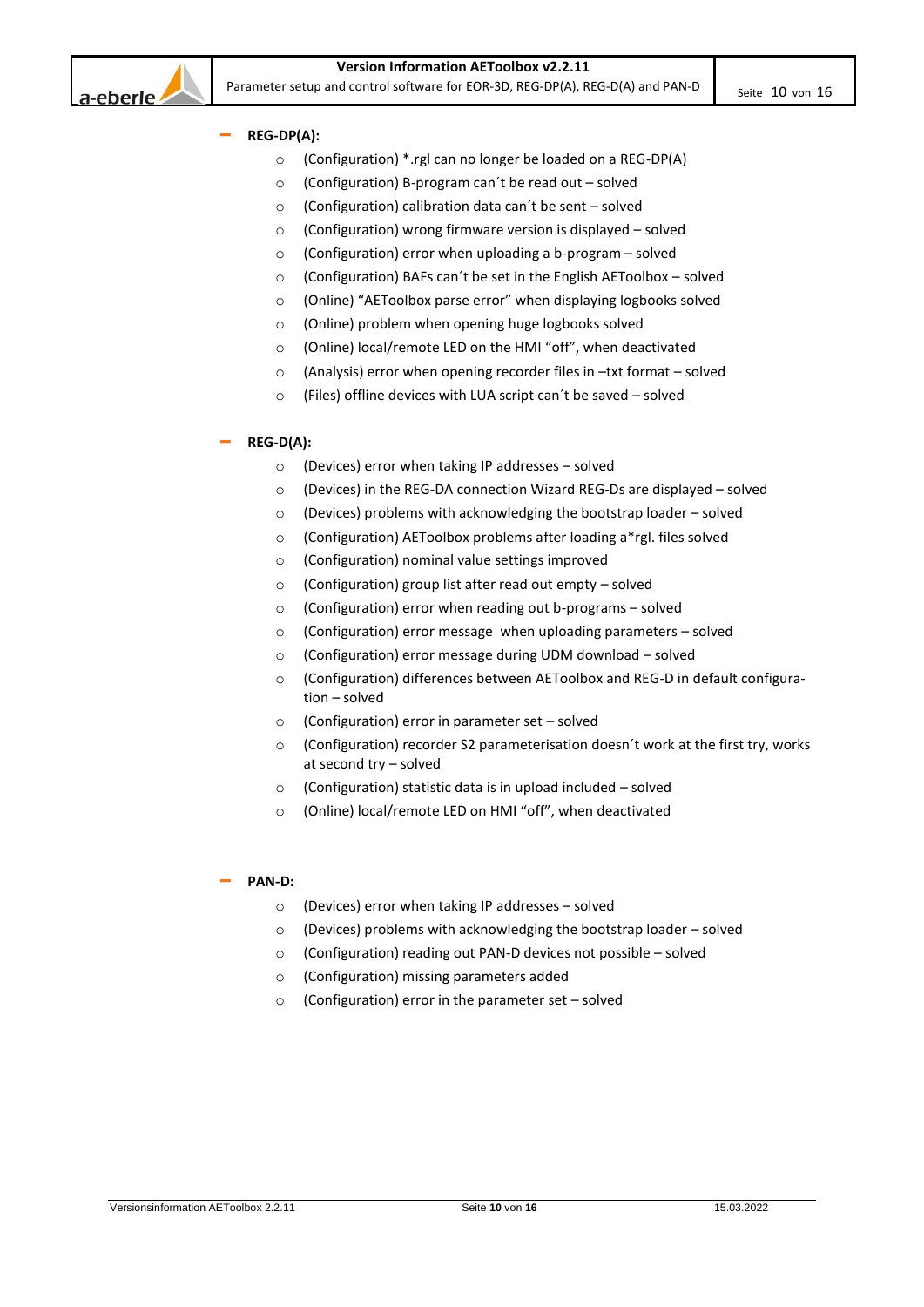

#### **Known issues**

- **Framework:**
	- o Devices are offline in the project overview, although they are online
	- o English manual under work
- **EOR-3D:**
	- o (Configuration) parameter via "STRG+E" currently volatile, this means after a restart of the device the settings are no longer there
- **REG-DP(A):**
- **REG-D(A):**
	- o (Configuration) display of the currently available in- and outputs of the COM3 mapping incorrect
	- o (Configuration) When importing PRM-files, depending on the language (e. g. French), problems can occur
	- o (Configuration) When comparing the current parameters with a comparison parameter set from a PRM-file, some parameter are not correct compared, which leads to a wrong differences list
- **PAN-D:**
	- o (Configuration) display of the currently available in- and outputs of the COM3 mapping incorrect
	- o (Configuration) When importing PRM-files, depending on the language (e. g. French), problems can occur
	- o (Configuration) When comparing the current parameters with a comparison parameter set from a PRM-file, some parameter are not correct compared, which leads to a wrong differences list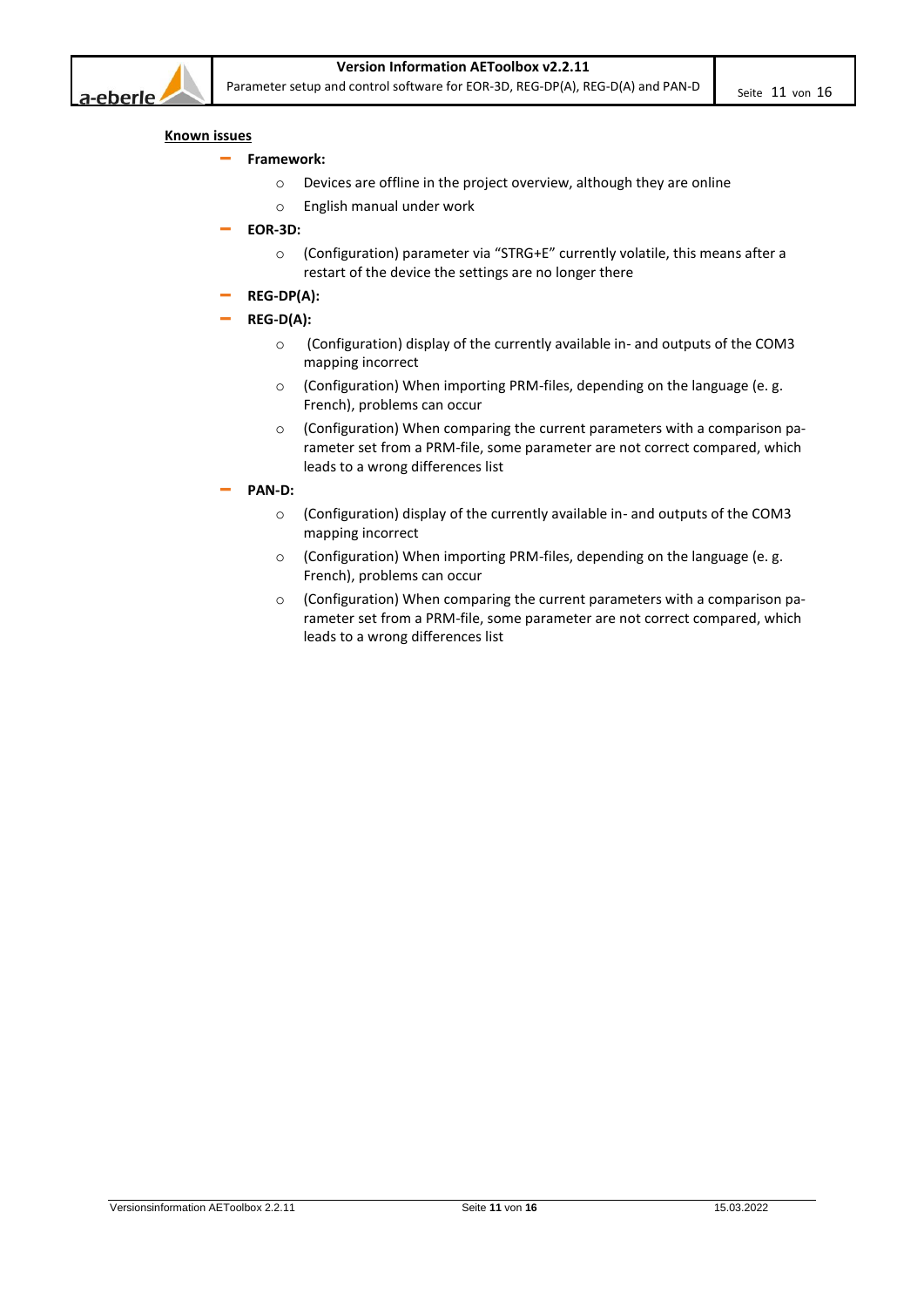



# <span id="page-11-0"></span>**2.4 Version 2.0.12 from 14.08.2020 (first version with EOR-3D FW2.0, REG-DP(A) and MCI)**

# **Innovations and improvements**

#### – **Framework:**

- o Completely revised manual in German language added to AEToolbox installation, English version will follow
- o (Home) general firmware update function on home screen for all devices implemented
- $\circ$  (Devices) Selection of "fixed" and "variable" serial number incl. serial number reset for device tile, to accept the current serial number of a device after reconnection
- o (Devices) Connection wizard improved
- o (Devices) Function " Revert to Standard Parameter Set" via right click on the device tile added
- o (Devices) Indication of the active role (user) in the device tile (widget)
- o (Configuration) Release of password protected software features
- o (Configuration) Upload-DIFF shows difference in firmware versions PC vs. device
- o (Configuration) Up/Download selection dialog extended
- o (Configuration) Export/Import of device pools
- o (Configuration) Auto-completion for input fields of value lists
- o (Configuration) View selection implemented with options "Basic", "Advanced" and "Full" (default view: Basic)
- (Configuration) Search function optimized, finds now also column texts of type "choice"
- o (Online) Copy of vector diagrams to Word now possible
- o (Online) Buttons "latching" and "spring return"
- o (Online) Save of terminal contents in case of page change
- o (Online) Performance of loading big log files improved
- o (Online) Button "RUN-locked" and "RUN" depending on "window fixed within AEToolbox or freely moveable"
- o (Analysis) For the loading of big recorder data after short time first optimization of scale implemented (first stream)
- o (Analysis) Chart-Editor, tab "filter" removed

- o (Devices) dynamic serial number check
- o (Devices) encrypted TLS1.2 communication EOR-3D/AEToolbox
- (Devices) in case of active TCP/IP user management login window appears in case of connection establishment. New login necessary after switching device to offline.
- o (Devices) Automatic recognition of Cortex-Hardware M3 vs. M4
- o (Devices) SDCard Check for firmware update
- o (Devices) Additional log for firmware update
- o (Devices) serial number function without SN (alternatively MAC address, for firmware update)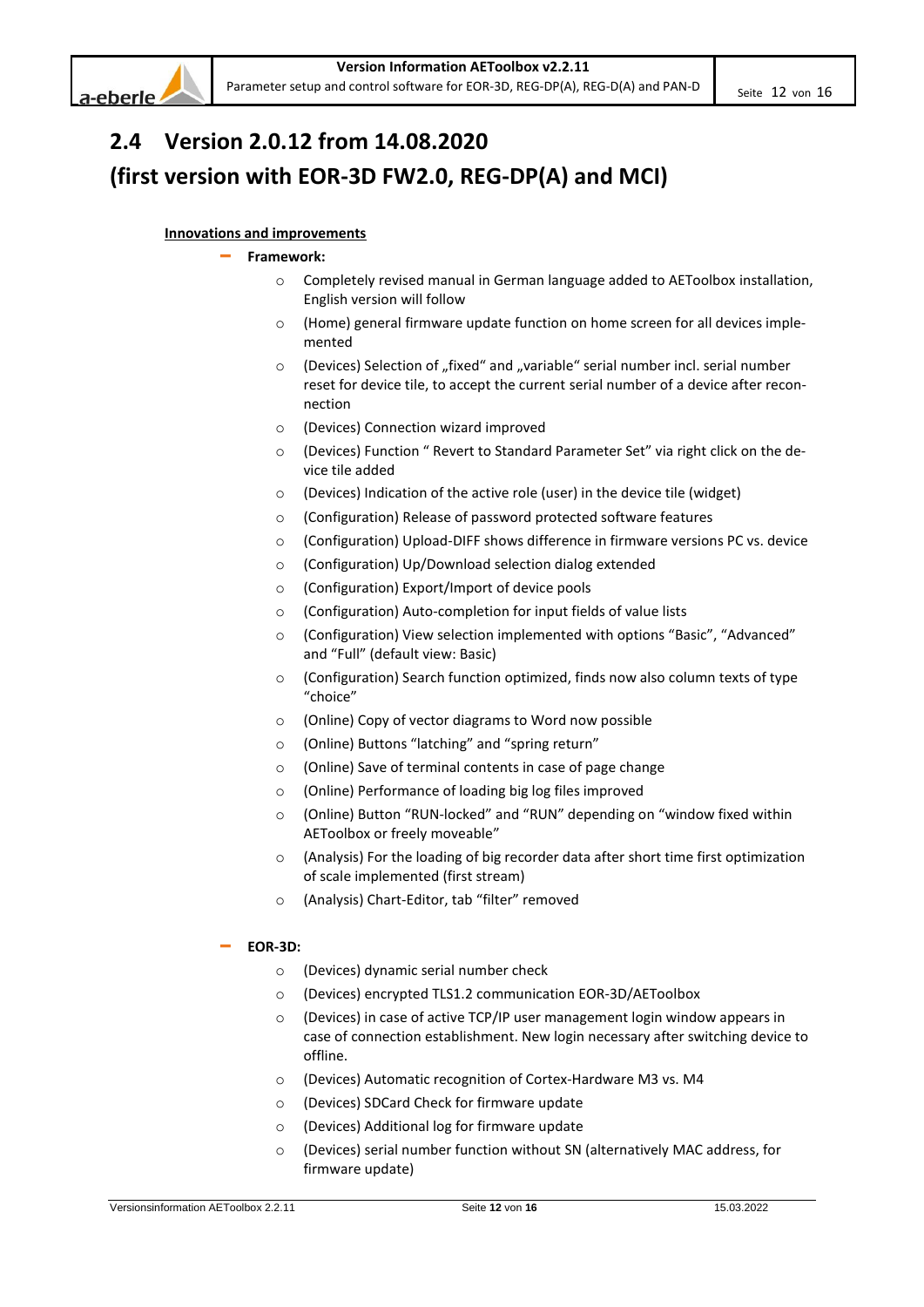

# **Version Information AEToolbox v2.2.11**

Parameter setup and control software for EOR-3D, REG-DP(A), REG-D(A) and PAN-D seite 13 von 16

- o (Devices) Firmware Downgrade from version 2.x to 1.x not possible, with respective notice before the firmware update to version 2.x
- o (Devices) Firmware update only possible as Admin
- o (Devices) Reboot via right click menu on device tile selectable
- (Devices) Parameter Statistics Activation from EOR-3D firmware 2.0 after firmware update automatically disabled
- o (Configuration) Load/Save for LUA files
- o (Configuration) autom. restart of SCADA protocols after changes
- o (Configuration) Parameter set for EOR-3D firmware 2.0 extended/changed
- o (Configuration) Default parameters reviewed and paramter set adapted for new View options (Basic, Advanced, Full)
- o (Configuration) New EOR-3D parameters added (ConMaster, etc.)
- o (Configuration) Restart ConMaster- and Script-server after upload of LUA files / parameters
- o (Configuration) Virt. BIs assignment Drop-Down selection (for BIFs)
- o (Configuration) earth short-circuit function added
- o (Configuration) hardware type in offline parameter set (because of the amount of binary IOs depending on the actual hardware)
- o (Configuration) Fast HPCI because of current function revision hidden
- o (Online) Template for connection status of Modbus Master/Slave
- o (Online) virt. BIs/BOs/MWRs 1...96 for Online-view implemented
- o (Online) Read out of EOR-3D Syslog
- o (Analysis) Display of statistic values
- o (Files) SCADA files download
- o (User Management) for TCP/IP- and Panel-User implemented; without activated user management for the TCP/IP connection admin rights (r+w+security features) and for the panel operator rights (r+w) are the default settings.
- **REG-DP(A):**
	- o **Complete support of the devices REG-DP and REG-DPA incl. background programs and current injection. In addition first software version, that fully supports the new multi frequency current injection MCI.**
- **REG-D(A):** BETA-Version implemented, not fully released yet
- **PAN-D:** BETA-Version implemented, not fully released yet
- **REG-DMA:** BETA- Version implemented, not fully released yet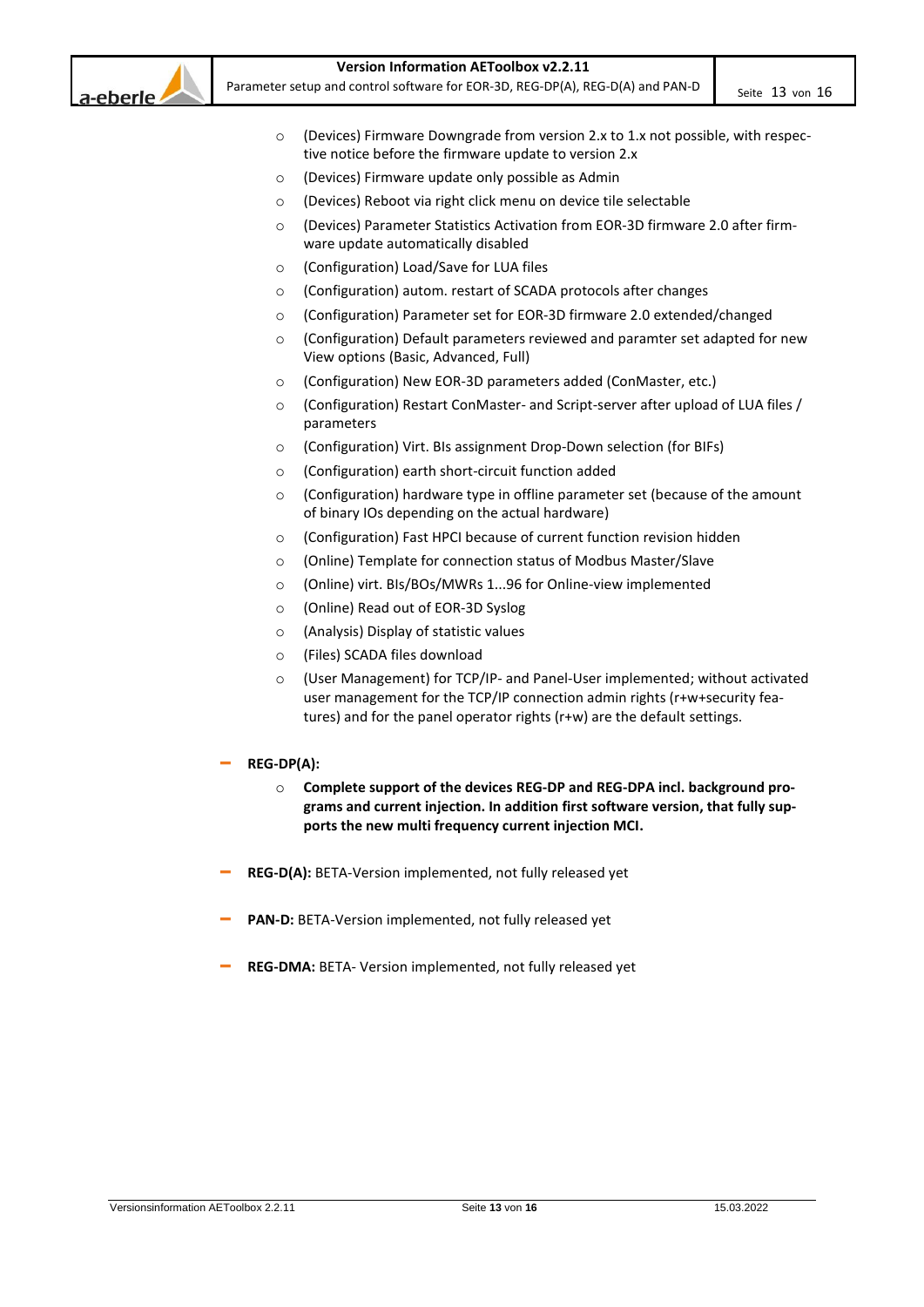

#### **Bugfixes**

- **Framework:**
	- o (Home) Error message during project file saving when quitting AEToolbox fixed
	- o (Home) Button "Open file" with malfunction when opening an aedeex-/aedx-/ini-/aemx-/aepoex-file, fixed
	- o (Devices) Watchdog serialisation function implemented
	- o (Devices) device pool cut option deleted
	- o (Devices) Prevent creation of same connection port twice
	- o (Devices) Error message "Missing TBoxServer.INI" fixed
	- o (Devices) div. bugfixes regarding Google-Maps integration
	- o (Devices) Drag & Drop to project tree, display of the regarding mouse icon (Drop permitted/not permitted) fixed
	- $\circ$  (Devices) The context menu entry "Save as" had no function under "Config/Parameter", fixed
	- o (Devices) with more than 2 devices of same type no reconnect any more, fixed
	- o (Configuration) message "no connected device" at parameter download, fixed
	- o (Configuration) New parameter file can not be created, when there is no parameter file so far for this device (Button "New"), fixed
	- o (Configuration) Revision of DIFF behaviour of download of "compare parameters" (different firmware versions)
	- o (Configuration) Parameter page started on PCs without Admin right with wrong language setting
	- $\circ$  (Online) At all logs of offline device "no data" instead of "updating..."
	- o (Online) log book is displayed in English, although the AEToolbox language setting is German, fixed
	- o (Analysis) New series in chart (first series) --> complete time window
	- o (Analysis) Selection of analysis distance incorrect, fixed
	- $\circ$  (Files) Problem with transmission of several files at the same time into the project, fixed
	- o (Files) Error at Comtrade export of fault records, fixed

- o (Devices) UDP-selection table: IP connection to wrong device fixed
- $\circ$  (Devices) Optimization in case a firmware update is cancelled during update process
- o (Devices) Firmware update is not interrupted anymore during lock of PC display
- o (Configuration) Differentiation of BI3 to BI6 of Cortex M3 devices (EOR-3D B01/B02) and Cortex M4 devices (EOR-3D compact B03)
- $\circ$  (Configuration) Choice boxes with ..00:" format error fixed
- o (Online) Measurement [actualization](https://www.linguee.de/englisch-deutsch/uebersetzung/actualization.html) for vectors in block, thereby stable measurement values and no jumping of displayed values (no more rotating pointers in vector diagram anymore)
- o (Online) At analogue channel U2 naming fixed -> "Unsym. u2"
- o (Analysis) Display of recorder files improved, factor amplitude
- o (Analysis) Display U\_sec, I\_sec unit improved
- o (Files) Automatic refresh after deletion of files on the device implemented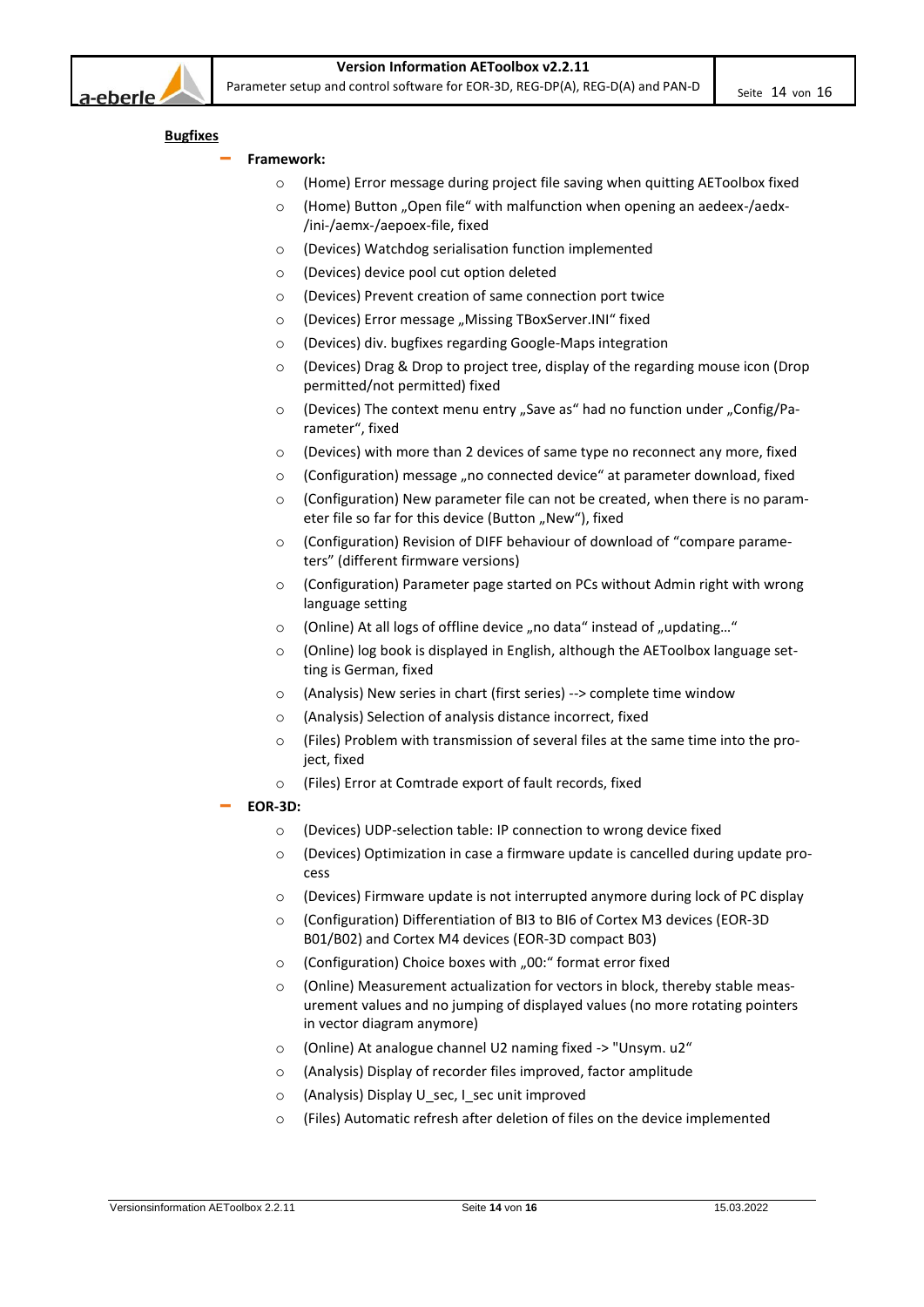

# <span id="page-14-0"></span>**2.5 Version 1.8.1**

# **Innovations and improvements**

# – **Framework**

- o General improvements regarding surface (clarity)
- o General improvements on stability
- o (Devices) Right click menu on device tile implemented
- o (Online) Online pages windows freely moveable and permanent active

#### **Bugfixes**

# – **Framework**

- o (Configuration) Compability of AEToolbox projects of version 1.3.1a
- o (Configuration) Access violation in configuration context fixed (Analysis) Correction of secondary current units

# – **EOR-3D**

o Firmware update routine improved